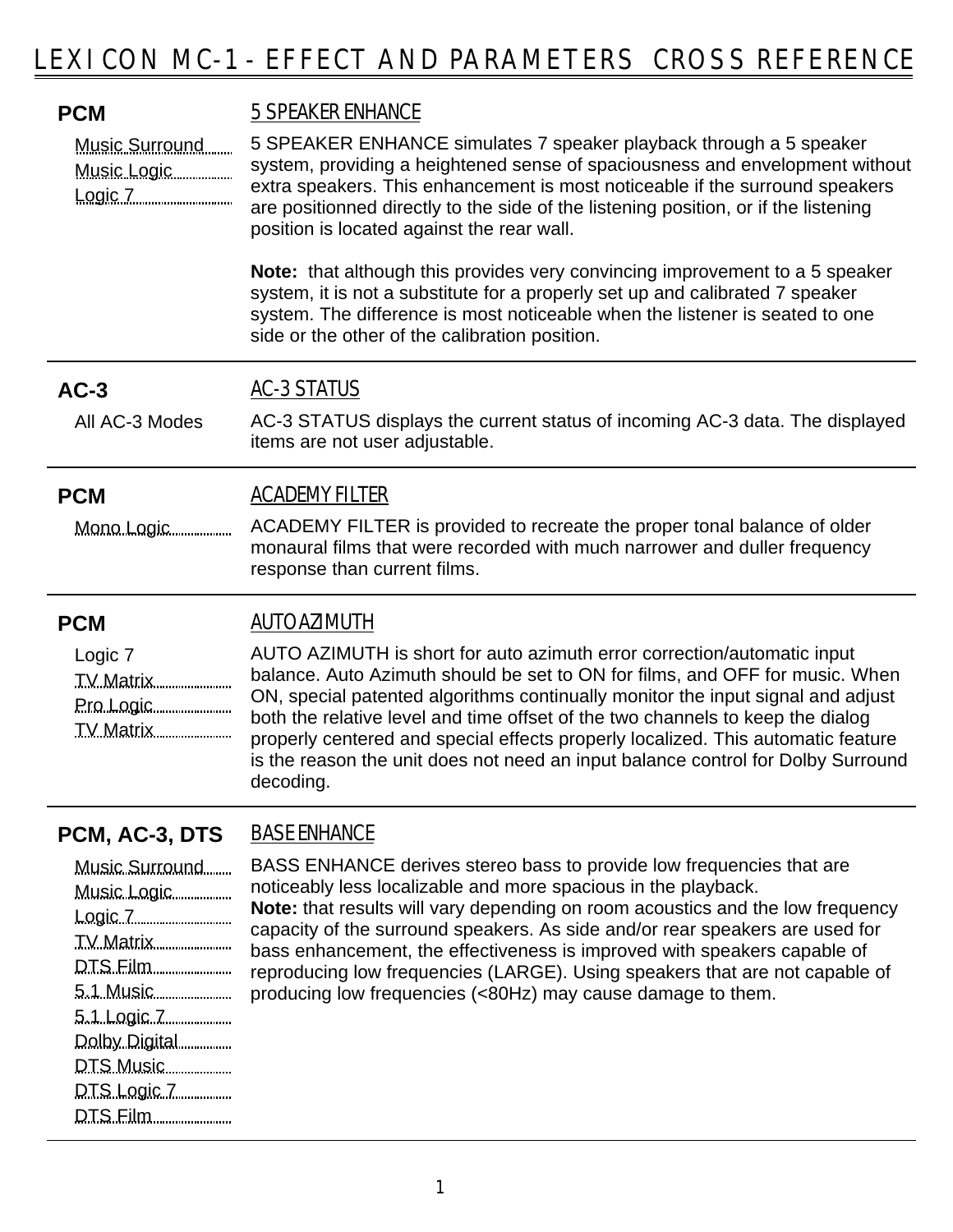| <b>PCM</b>                                                          | <b>BASS CONTENT</b>                                                                                                                                                                                                                                                                                                                                                                                                                                          |
|---------------------------------------------------------------------|--------------------------------------------------------------------------------------------------------------------------------------------------------------------------------------------------------------------------------------------------------------------------------------------------------------------------------------------------------------------------------------------------------------------------------------------------------------|
| <u>Panorama</u>                                                     | BASS CONTENT allows you to modify the bass content for Mono, Stereo or<br>Binaural recordings. The BINAURAL setting turns the rear level parameter off<br>and activates special low-frequency compensation. This feature is offered<br>specifically for true binaural recordings made with a dummy head.                                                                                                                                                     |
| <b>PCM</b>                                                          | <b>BASS RT</b>                                                                                                                                                                                                                                                                                                                                                                                                                                               |
| Church<br>Cathedral                                                 | BASS RT (low frequency reverberation time) depends on MID RT and is<br>expressed as a multiplier. BASS RT should be set to 1.0 x MID RT for a more<br>natural effect in smaller spaces.                                                                                                                                                                                                                                                                      |
| AC-3, DTS                                                           | <b>CENTER DLY SAMPLES</b>                                                                                                                                                                                                                                                                                                                                                                                                                                    |
| 5.1.2- Channel<br>DTS 2 - Channel                                   | CENTER DLY SAMPLES adjusts the time offset of the center channel. The<br>appropriate value is +0 unless you know that the center channel is not properly<br>timed, as well as the amount by which it is off.                                                                                                                                                                                                                                                 |
| <b>PCM</b>                                                          | <b>CENTER LEVEL</b>                                                                                                                                                                                                                                                                                                                                                                                                                                          |
| Panorama<br>Concert Hall<br>Church<br>Music Surround<br>Music Logic | CENTER LEVEL adjusts the output level from the center speaker.                                                                                                                                                                                                                                                                                                                                                                                               |
| AC-3, DTS                                                           | <u>CENTER MIX</u>                                                                                                                                                                                                                                                                                                                                                                                                                                            |
| 5.1.2- Channel<br>DTS 2 - Channel                                   | CENTER MIX adjusts the level of the center channel applied to the two channel<br>downmix. The appropriate value for film is 16. The appropriate value for music is<br>11.                                                                                                                                                                                                                                                                                    |
| $AC-3$                                                              | <b>COMPRESSION</b>                                                                                                                                                                                                                                                                                                                                                                                                                                           |
| All AC-3 Modes                                                      | COMPRESSION enhances the intelligibility of Dolby Digital material at low<br>volume levels (-6dB or lower). When set to AUTO, this control automatically<br>limits peak signals and boosts low level signals. The amount of compression<br>increases proportionately as volume is decreased. This is quite useful when<br>listening to Dolby Digital soundtracks at low output levels. When set to ON, full<br>compression is applied, regardless of volume. |
|                                                                     |                                                                                                                                                                                                                                                                                                                                                                                                                                                              |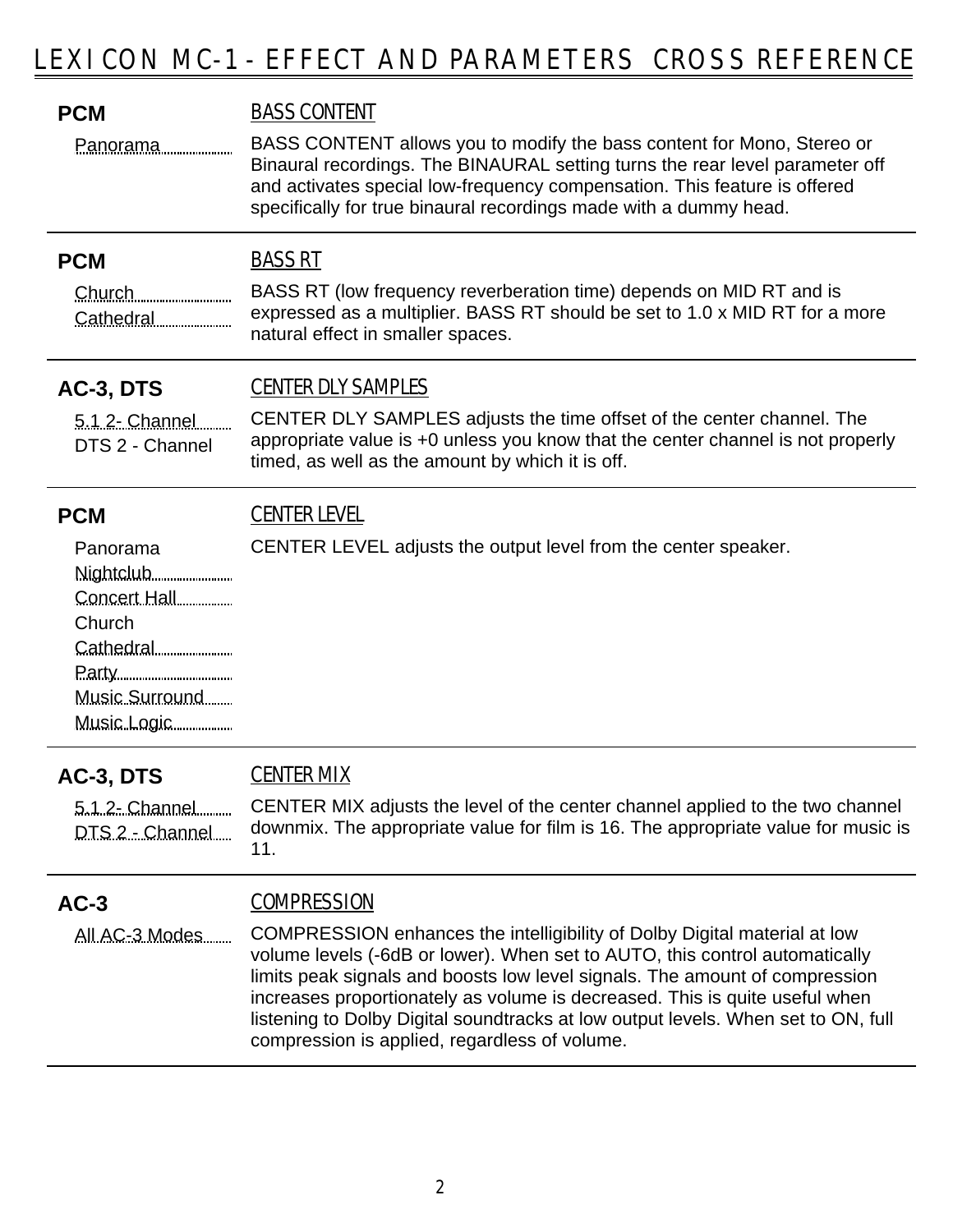## **PCM** EFFECT LEVEL

Panorama Nightclub Concert Hall Church **Cathedral** Music Surround Mono Logic

EFFECT LEVEL adjusts the loudness of the side and rear speakers. When there are no side speakers, it adjusts the amount of ambient signal mixed into the main loudspeakers. In Panorama, this control changes the apparent width of the front soundstage.  $0 =$  ordinary stereo, 62 provides the widest image.

Music Logic TV Matrix

### **PCM** FRONT STEERING (FILM, HALL, OFF)

FRONT STEERING provides three basic settings which have been developed specifically to optimize center channel signal strength for film and music.

The **FILM** setting has excellent frontal image stability through the whole room during dialog and vocals, while preserving the full width of the front image in the spaces between dialog, and for music without vocals. The front image during vocals is noticeably narrower than with the **MUSIC** setting, but highly satisfactory nonetheless.

The **MUSIC** setting reproduces sound in all three front speakers when a strongly centered, or mono signal is present. This is an excellent choice for heavily centered pop music such as metal and sounds more natural for broadcast material with a single announcer. OFF sets the center channel level to 4.5dB less than the front left and right speakers, and then leaves the level unchanged as the steering varies. This setting is equivalent to conventional stereo with a slight center fill.

### **PCM** HALL SIZE

HALL SIZE allows you to select room sizes of lengths ranging from 4-38 meters, depending on the effect selected. Concert Hall Church Cathedral

### **PCM** INPUT BALANCE

Panorama

INPUT BALANCE allows you to compensate for the occasional source with audible channel imbalance. When selected, screen graphics indicate the relative left/right position.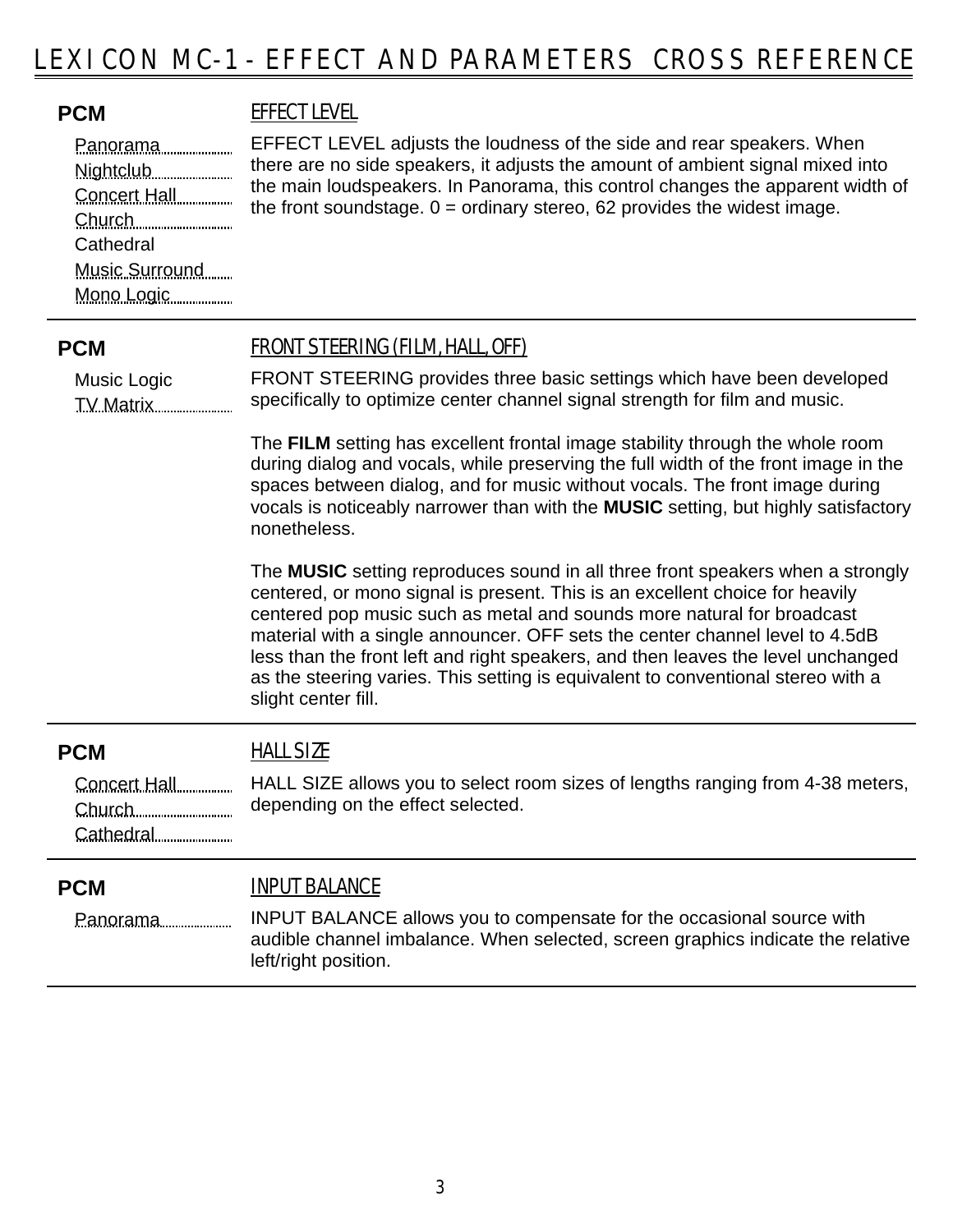| AC-3, DTS<br>5.1 Music<br>5.1 Logic 7<br>Dolby Digital<br>DTS 2 - Channel<br><b>DTS Music</b><br>DTS Film | LFE MIX LEVEL<br>LFE MIX LEVEL allows separate level attenuation of the LFE channel, which is<br>ultimately mixed to the subwoofer output. As the bass from as many as five<br>other channels is added to the LFE, it can significantly raise subwoofer output<br>levels—and create the risk of damage to a system. Careful adjustment of this<br>parameter will allow you to achieve proper tonal balance and reduce the risk of<br>damage.                                                                                  |
|-----------------------------------------------------------------------------------------------------------|-------------------------------------------------------------------------------------------------------------------------------------------------------------------------------------------------------------------------------------------------------------------------------------------------------------------------------------------------------------------------------------------------------------------------------------------------------------------------------------------------------------------------------|
| <b>PCM</b><br>Nightclub<br><b>Concert Hall</b>                                                            | <b>LIVNESS</b><br>LIVENESS adjusts the amount of recirculation within the effect. Higher values<br>mimic more reflective surfaces in the simulated space and increase the amount<br>of time it takes the sound to decay. At very high values, the decay is audibly less<br>smooth than in the Church and Cathedral Effects, which are more effective at<br>simulating very live spaces.                                                                                                                                       |
| <b>PCM</b><br>Panorama                                                                                    | <b>LOW FREQ WIDTH</b><br>LOW FREQ WIDTH allows you to apply low-frequency spatial correction to the<br>signal. Positive values of LOW FREQ Width indicate that the difference signal<br>tL-R) has additional energy below 500Hz, while the sum (L+R) has<br>correspondingly less. Negative settings of LOW FREQ WIDTH can compensate<br>for recordings with too much of this property. This control can add needed<br>spaciousness and warmth to classical recordings made with coincident or<br>near-coincident microphones. |
| <b>PCM</b><br>Mono Logic                                                                                  | <b>MAIN LEVEL</b><br>MAIN LEVEL controls the level of the mono signal that is reproduced by the<br>main speakers. When a center speaker is part of the configuration many films<br>may sound better when this control is set between 6-12. This spreads the film<br>sound out around the screen and can be more pleasant than restricting the<br>dialog and much of the other film sound to the center speaker.                                                                                                               |
| AC-3, DTS<br>5.1.2- Channel<br>DTS 2 - Channel                                                            | <b>MASTER LEVEL</b><br>MASTER LEVEL adjusts the output level of the two-channel downmix. This<br>control should be set to +5dB unless the LFE is very heavy, in which case the<br>level should be reduced.                                                                                                                                                                                                                                                                                                                    |
| <b>PCM</b><br>Church<br>Cathedral                                                                         | <u>MID RT</u><br>MID RT (midrange reverberation time) is the time required for midrange sounds<br>to decay 60dB in level.                                                                                                                                                                                                                                                                                                                                                                                                     |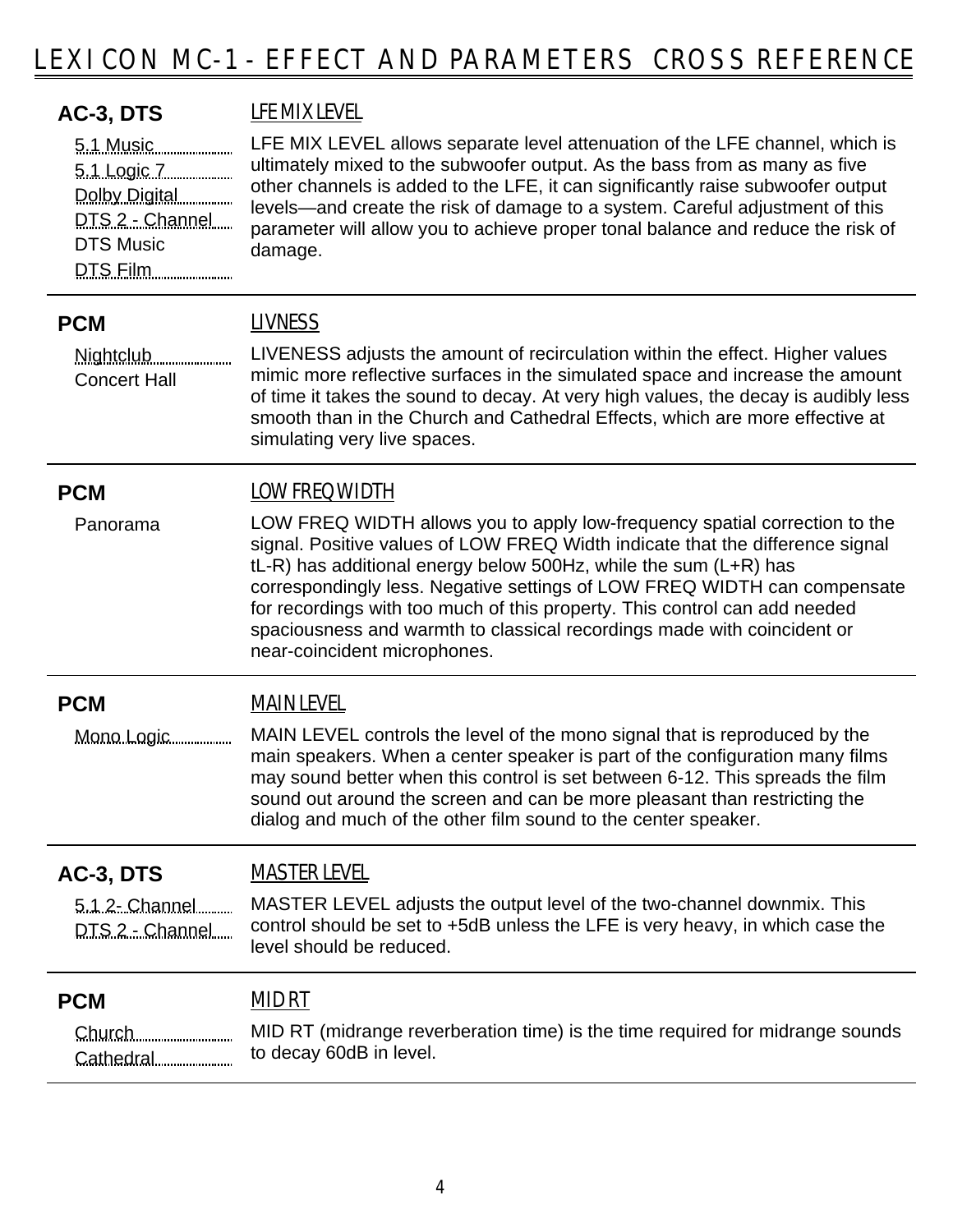**PCM** PRE DELAY

Church Cathedral

PRE-DELAY increases the delay between the direct sound and the onset of reverberation. Because some pre-delay is inherent in the program material, a value of 0 is usually a good starting point. Increasing the pre-delay value will make the hall sound larger.

## **PCM, AC-3, DTS** RE-EQUALIZER

TV Matrix THX Cinema 5.1 Music 5.1 Logic 7 THX 5.1 DTS Logic 7 DTS Music DTS THX 5.1

RE-EQUALIZER equalizes the left, center, and right channel outputs to match the overall frequency balance of the original recording. Without this re-equalization, many films and some television programs will sound too bright.

Panorama

# **PCM** REAR DELAY

REAR DELAY adjusts the amount of time between the appearance of a signal in the front channels and its emergence from the rear. Generally, the correct delay is about 16 milliseconds, but the setting depends on speaker set-up and source material. In general, the delay should be low enough so that the rear sound does not become identifiable as a distinct source. The settings also affect the side outputs.

# **PCM, AC-3, DTS** REAR DELAY OFFSET

| Music Surround |
|----------------|
| Music Logic    |
| Logic 7        |
|                |
| 5.1 Logic 7    |
|                |
| DTS Logic 7    |
|                |

**In PCM**: REAR DELAY OFFSET is an additional delay added to the rear channels. This delay increases the apparent size of the listening space by increasing the rear delay time. Feel free to experiment to find the setting that works best.

**In AC-3**: REAR DELAY OFFSET is an additional delay added to the rear channels when listening to LOGIC 7 and MUSIC SURROUND. This delay increases the apparent size of the listening space by increasing the rear delay time. Feel free to experiment to find the setting that works best.

**In DTS**: REAR DELAY OFFSET is an additional delay added to the rear channels when listening to LOGIC 7 and MUSIC SURROUND. This delay increases the apparent size of the listening space by increasing the rear delay time. Feel free to experiment to find the setting that works best. **SUBWOOFER LVL** boosts or cuts the subwoofer output level. Although the normal subwoofer level is set during the calibration procedure, with some recordings it may be desirable to increase or decrease this deep bass level.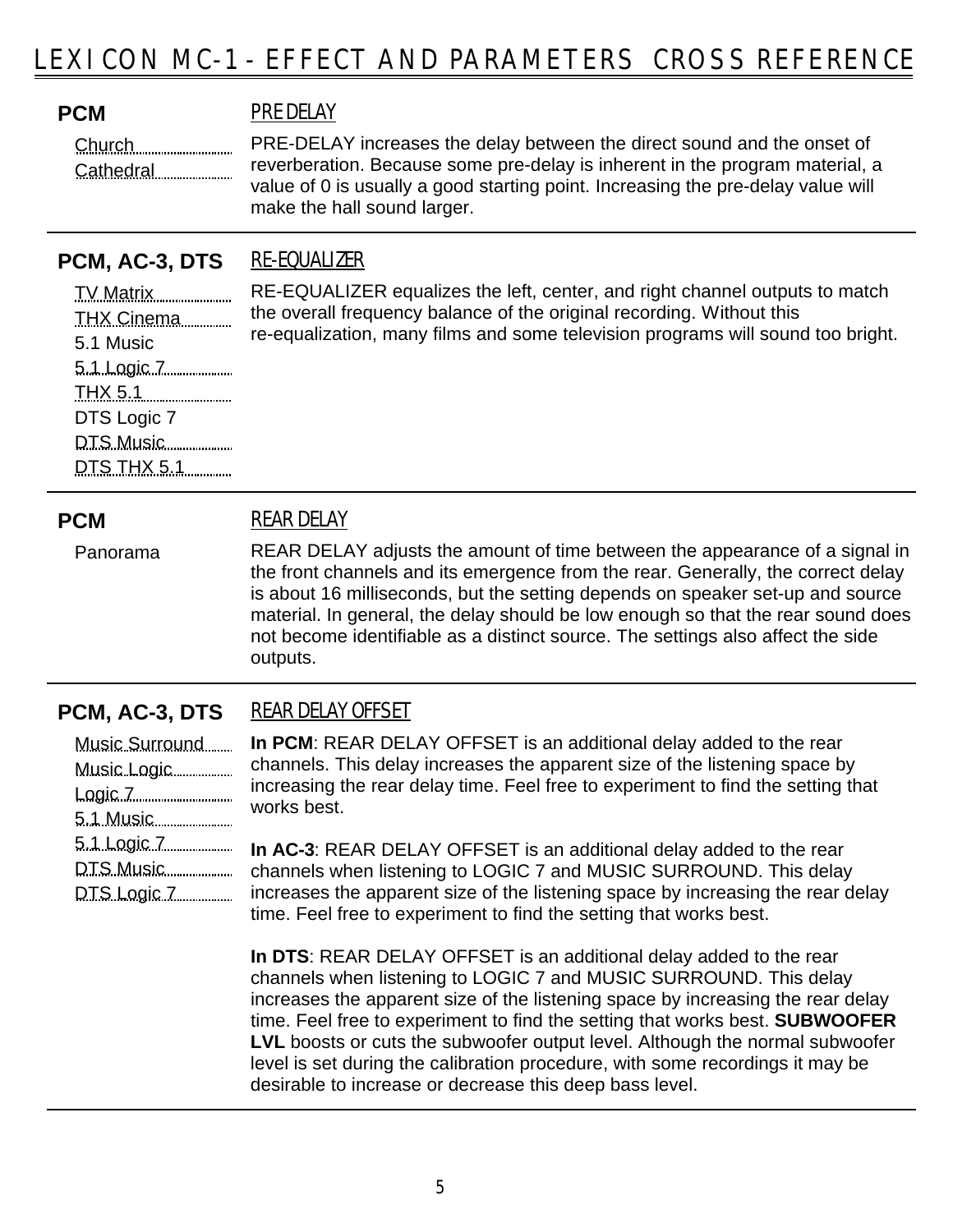# **PCM, AC-3, DTS** REAR LEVEL

selected a default value, the correct setting will vary with each recording, the room, and your personal taste. Party Music Surround Music Logic Logic 7 TV Matrix 5.1 Music 5.1 Logic 7 Dolby Digital DTS Music DTS Logic 7 DTS Film

REAR LEVEL controls the volume level of the rear speakers. Although we have

### **PCM** REAR ROLLOFF

Panorama

REAR ROLLOFF sets the frequency above which the rear-channel sound is attenuated. The appropriate setting will vary with the program material. It should be set high enough to give presence and airiness to the rear sound without placing distracting instrumental overtones or other sounds behind you. The settings also affect the side outputs.

### **PCM** ROLLOFF

ROLLOFF mimics the absorption of the air in the hall and, typically, should begin with a low frequency to simulate large spaces. Nightclub Concert Hall Church Cathedral

# **PCM, AC-3, DTS** SIDE LEVEL

Mono Logic

Party Music Surround Music Logic Logic 7 TV Matrix 5.1 Music 5.1 Logic 7 Dolby Digital THX 5.1 DTS Music DTS Film DTS THX 5.1 DTS Logic 7

**In PCM & DTS**: SIDE LEVEL controls the volume level of the side speakers. Although we have selected a default value, the correct setting will vary with each recording, the room, and your personal taste.

**In AC-3**: SIDE LEVEL controls the output level of the side speakers. Use this control in conjunction with SURROUND LEVEL to achieve the optimum balance between the side and rear speakers.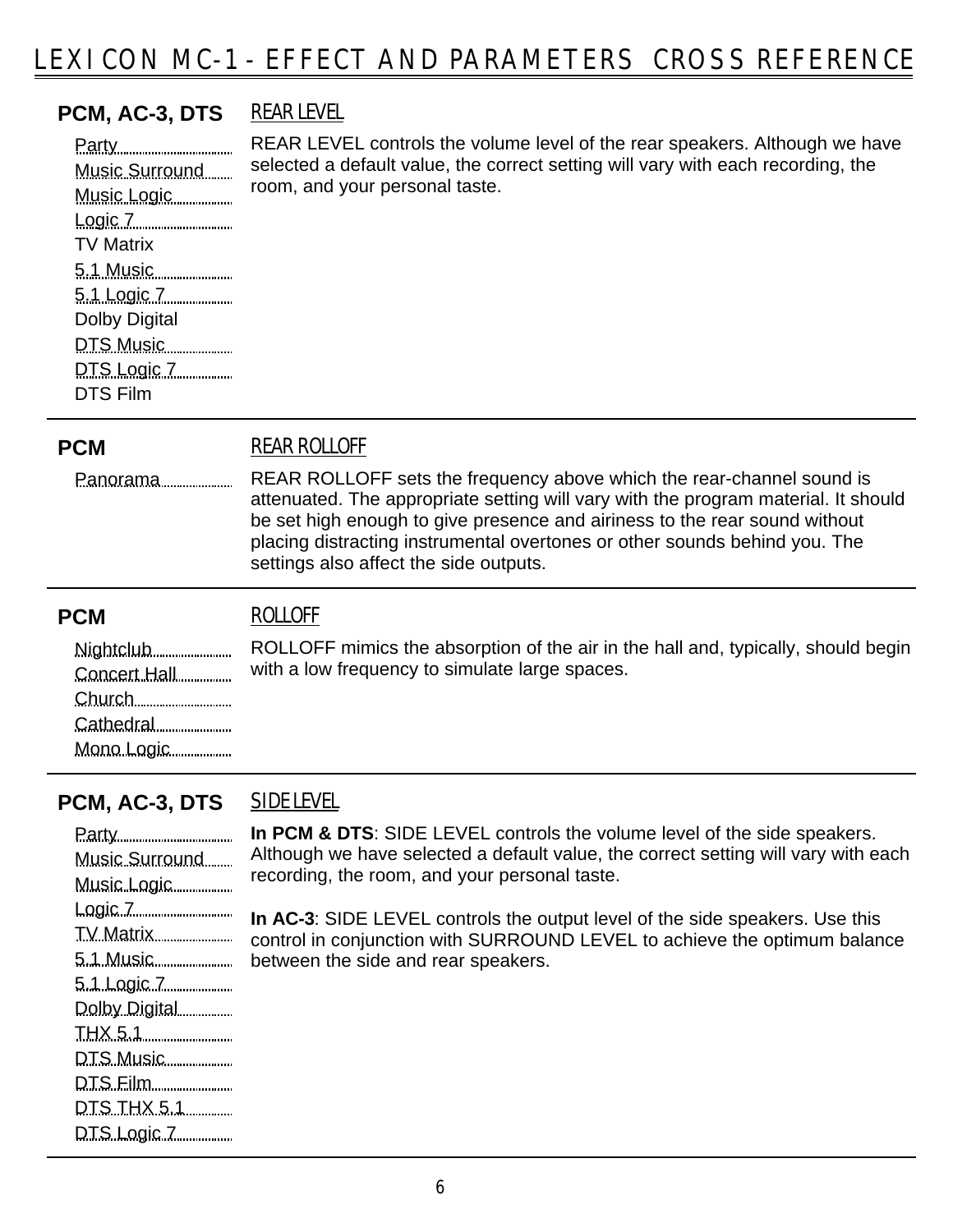### **PCM** SIDE ROLLOF

SlDE ROLLOFF provides a high frequency cutoff for the side speakers. The optimal setting for this control will vary widely with the source material. Music Surround

### **PCM** SOUNDSTAGE

Music Logic Logic 7 TV Matrix

SOUNDSTAGE controls the level of the surround speakers relative to the front speakers in a dynamic way. The MC-1 attempts to detect whether or not the sound source was originally encoded from a surround source by looking for occasional bursts of rear-steered material, and by identifying the directional orientation of the background sound between strong sounds. Whenever there is an indication that the source was originally surround encoded, the Soundstage control automattically reverts to the REAR setting—which gives the rear speakers full level. The NEUTRAL position attenuates the rear speakers 3d B. The FRONT position attenuates the rear speakers 6dB. The effect is to move the listening position forward in the listening space.

# **PCM** SPEECH DETECT

Nightclub Concert Hall Church Cathedral

SPEECH DETECT activates a circuit that distinguishes monaural speech from other inputs. Essentially, this control turns down the effect to make speech clearer. Whenever stereo signals are present, the right and left input channels are used independently as inputs to the ambience synthesis. If there is a strong monaural speaking voice present at the same time, this component of the input to the effect is reduced while the stereo component is increased.

If the input signal is pure monaural speech the reverb is almost entirely attenuated. SPEECH DETECT is a real benefit to some popular music (where spoken voice, such as rap, occurs along with the music), stereo television and early stereo movies. Any stereo material which was not carefully mixed for Surround is a good candidate for playing through the Nightclub, Concert Hall, Church or Cathedral Effect with speech detect on.

# **PCM, AC-3, DTS** SUBWOOFER LVL

SUBWOOFER LVL boosts or cuts the subwoofer output level. Although the normal subwoofer level is set during the calibration procedure, with some recordings it may be desirable to increase or decrease this deep bass level. All Listening

# **PCM** SURROUND LEVEL

SURROUND LEVEL adjusts the loudness of the signals sent to the rear channels. This control should be set so that the rear is audible without calling attention to itself. Numerical values and screen graphics are displayed during adjustment. The settings also affect the level of the side outputs. Panorama